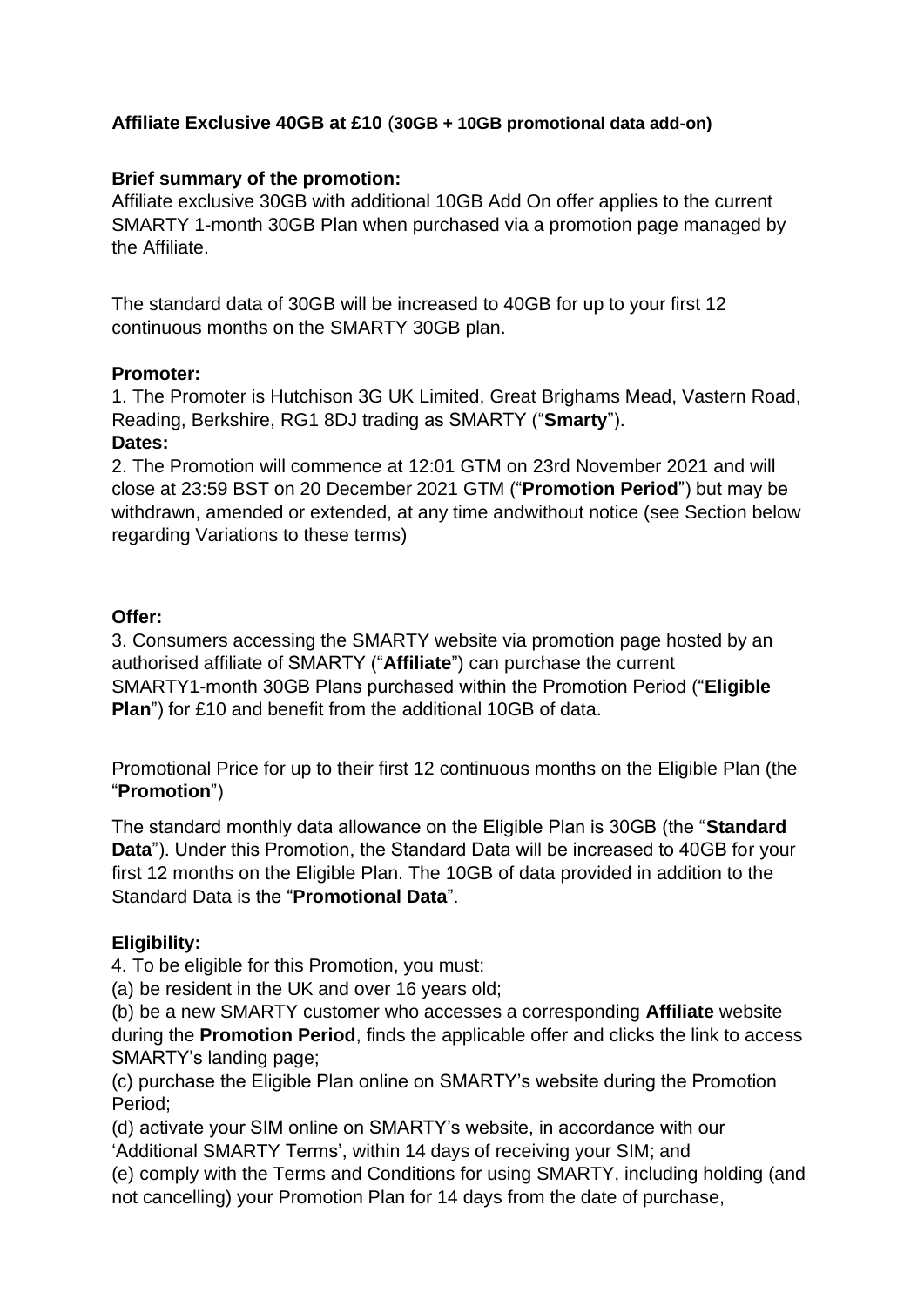(an **"Eligible Customer"**) and follow the promotion steps set out below.

#### **Promotion steps:**

5. The Promotional Data is available for a maximum of 12 consecutive months on the Eligible Plan. To receive the Promotional Data for the maximum 12 months, following purchase and SIM activation Eligible Customers must:

| (a) | I set up their account to auto-renew (or alternatively manually renew their<br>Eligible Plan within 12 hours of their pre-paid billing cycle end date); and |
|-----|-------------------------------------------------------------------------------------------------------------------------------------------------------------|
|     |                                                                                                                                                             |
| (b) | remain on the Eligible Plan for 12 consecutive months from the date of SIM<br>activation                                                                    |

6. This Promotion will only be available to Eligible Customers for so long as SMARTY offers the Eligible Plan in its current form. SMARTY reserves the right to withdraw the Eligible Plan at any time in future at its discretion.

7. If you change to another plan or have a break in your subscription of the Eligible Plan at any time after your initial purchase of the Eligible Plan, you will no longer be eligible for this Promotion. You will only receive the Promotional Data for the months before this change or break and not for the next month or any subsequent month. A break in subscription includes where you do not autorenew or you fail to manually renew your account every month within 12 hours of your current Eligible Plan's end date.

# **Promotional Data:**

8. Promotional Data will be applied automatically to any Eligible Plan and will expire 1 calendar month after it is activated ("**Monthly Expiry Date**") or on the date it is used up, if earlier.

9. Unused Promotional Data is not transferrable and will not be available during the following month. You will always be deemed to use Standard Data before Promotional Data.

# **General:**

10.The Promotional Data is not transferable, and no cash alternative will be offered. 11.All third-party terms and conditions, including those of the Affiliate relating to access to their website are beyond our control. We cannot accept responsibility for the operation of Affiliate sites or the link to the SMARTY landing page. Affiliate may receive commission for sales made by SMARTY as a result of including this Promotion on their website.

12.Under no circumstances will SMARTY (or its parent, subsidiaries and affiliated companies) be liable (unless such liability cannot be lawfully excluded) for any losses, damages, costs or expenses arising from or in any way connected with any errors, defects, interruptions, malfunctions or delays in the Promotion or the SMARTY landing page and/or website, or any Promotional Data connected with the Promotion and it excludes liability, to the fullest extent permitted by law for any loss or damage caused as a result of the same.